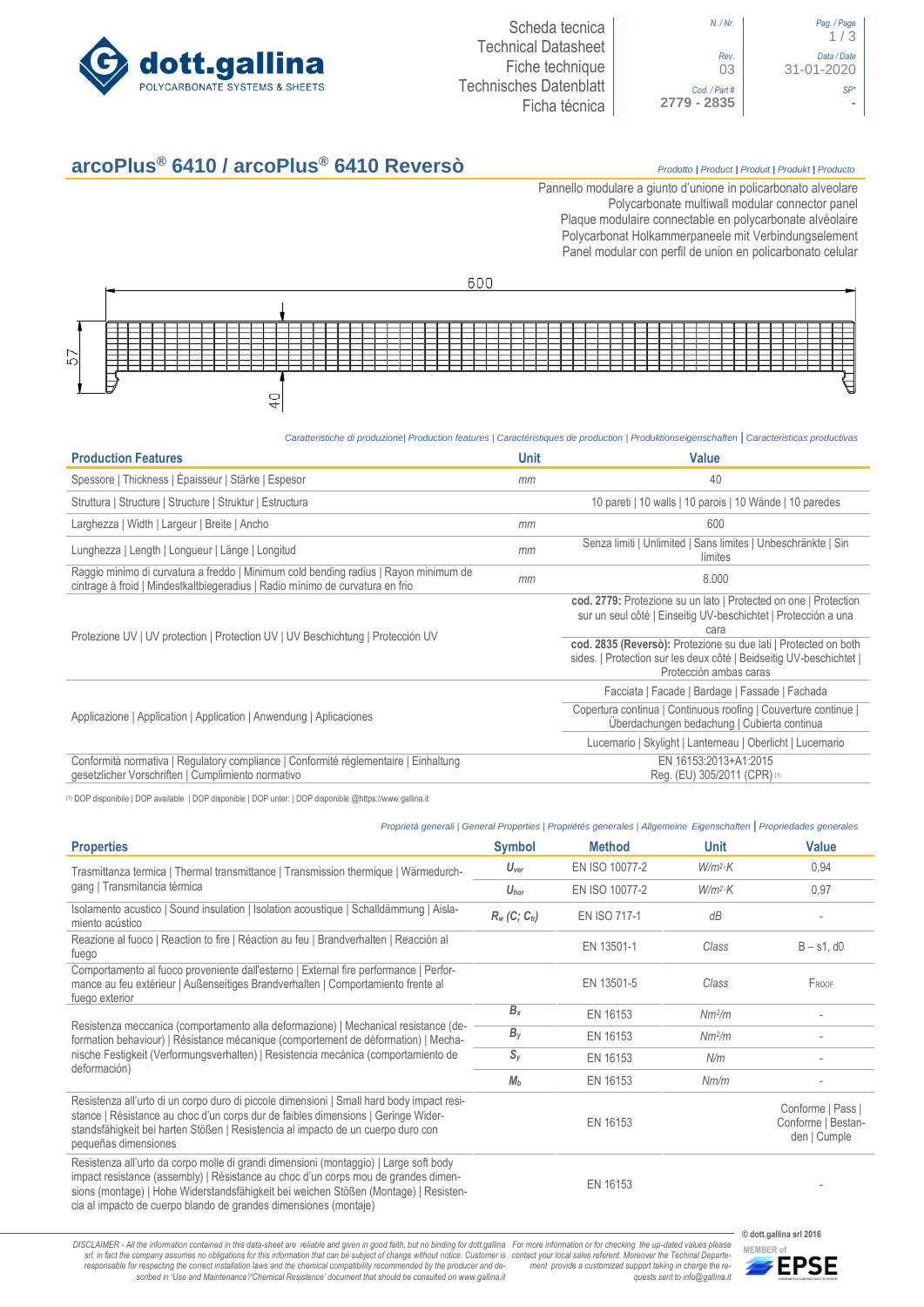

## *Proprietà generali | General Properties | Propriétés generales | Allgemeine Eigenschaften* **|** *Propriedades generales*

| <b>Properties</b>                                                                                                                                           | <b>Symbol</b>                | <b>Method</b>      | Unit                    | Value                               |
|-------------------------------------------------------------------------------------------------------------------------------------------------------------|------------------------------|--------------------|-------------------------|-------------------------------------|
| Potere calorifico inferiore   Lower heating value   Pouvoir calorifique   Brennwert   Poder<br>calorífico                                                   | LHV                          | EN 16153           | MJ/kg                   | 29,8                                |
| Dilatazione termica lineare   Linear termal expansion   Dilatation thermique linéaire                                                                       |                              |                    | $mm/m\cdot K$           | 0.065                               |
| Wärmedehnungskoeffizient   Dilatación térmica lineal                                                                                                        | $\alpha$                     | EN 16153           | $K-1$                   | $65 \times 10^{-6}$                 |
| Permeabilità al vapore acqueo   Water vapour permeability   Permeabilité à la vapeur<br>d'eau   Wasserdampfdurchlässigkeit   Permeabilidad al vapor de agua | δ                            | EN 16153           | $mq/m \cdot h \cdot Pa$ | $3.8 \times 10^{-5}$                |
| Temperatura di rammollimento Vicat   Vicat softening point   Point de ramollissement<br>Vicat   Vicat-Erweichungstemperatur   Punto de reblandamiento Vicat |                              | ISO 306 (B 50)     | $^{\circ}C$             | 146 - 151                           |
| Temperatura di impiego   Operating temperature   Température d'exploitation   Gebrau-<br>chstemperatur   Temperatura de uso                                 |                              |                    | $^{\circ}C$             | $-40/+120$                          |
| Durabilità   Durability   Durabilité   Haltbarkeit   Durabilidad (2)                                                                                        | $\Delta \tau_v / \Delta Y I$ | EN 16153           | Class                   | $\Delta A^{(3)}$ : $\Delta D^{(4)}$ |
|                                                                                                                                                             | ΔE                           | EN 14963 / EN 1873 | Class                   | Cu 1                                |
|                                                                                                                                                             | Δσ                           | EN 14963 / EN 1873 | Class                   | Ku 1                                |

(2) Garanzia 10 anni | 10 years warranty | Garantie 10 ans | 10 Jahre Garantie | Garantía 10 años (3) Cristallo | Clear | Cristal | Farblos | Cristal

(4) Altri colori | Other colours | Autres couleurs | Andere Farben | Otros colores

*Trattamenti speciali | Special treatments | Traitements speciaux | Spezielle Behandlungen | Tratamientos especiales*

| CALEIDO                           |  |
|-----------------------------------|--|
| UV-TECH (5)                       |  |
| UV-MATT                           |  |
| AR                                |  |
| AR ABSOLUTE                       |  |
| <b>REFLECTO</b>                   |  |
| IR                                |  |
| <b>BICOLOR</b>                    |  |
| AG (Anti-scratch / Anti-graffiti) |  |
|                                   |  |

(5) Garanzia 15 anni | 15 years warranty | Garantie 15 ans | 15 Jahre Garantie | Garantía 15 años

| Proprietà ottiche   Optical properties   Propriétés optiques   Optische Eigenschaften   Propiedades ópticas |                   |                   |          |               |
|-------------------------------------------------------------------------------------------------------------|-------------------|-------------------|----------|---------------|
| <b>Colour</b>                                                                                               |                   |                   |          |               |
|                                                                                                             | %1                |                   | l%i      |               |
|                                                                                                             | EN 14500 / EN 410 | EN 14500 / EN 410 | EN 16153 | <b>EN 410</b> |
| Cristallo sat I Satin clear   Clear   Cristal   Farblos   Cristal                                           |                   |                   |          | 0,59          |
| Cristallo   Clear   Cristal   Farblos   Cristal                                                             |                   |                   | 46       | 0,53          |

*τ<sup>v</sup>* = Trasmissione luminosa | Light Transmission | Transmission lumineuse | Lichtdurchlässigkeit | Transmisión luminosa

r∈ = Trasmissione solare diretta | Direct solar energy transmittance |Transmission solaire directe | Direktsolartransmission |Transmisión solar directa<br>g = Trasmissione solare totale (Fattore solare) | Total solar energy

*SC* = Fattore d'ombra | Shading coefficient | Facteur d'ombre | Schattierungskoeffizient | Coeficiente de sombreado

#### *Resistenza al carico | Load resistance | Résistence à la charge | Belastungswerte | Resistencia a la carga (6)*

® I valori di resistenza al carico variano in funzione dei profili di giunzione utilizzati | The load resistance values depend on the joining profiles used | Les valeurs de résistance à la charge varient en fonction des p utilisés | Der Lastwiderstand hängt von den verwendeten Verbindungsprofilen ab | La resistencia a la carga varía según los perfiles de unión utilizados



DISCLAIMER - All the information contained in this data-sheet are reliable and given in good faith, but no binding for dott.gallina For more information or for checking the up-dated values please<br>-srl, in fact the company -responsable for respecting the correct installation laws and the chemical compatibility recommended by the producer and de-<br>scribed in 'Use and Maintenance'/\*Chemical Resistence' document that should be consulted on www.g *ment provide a customized support taking in charge the re-quests sent to info@gallina.it*